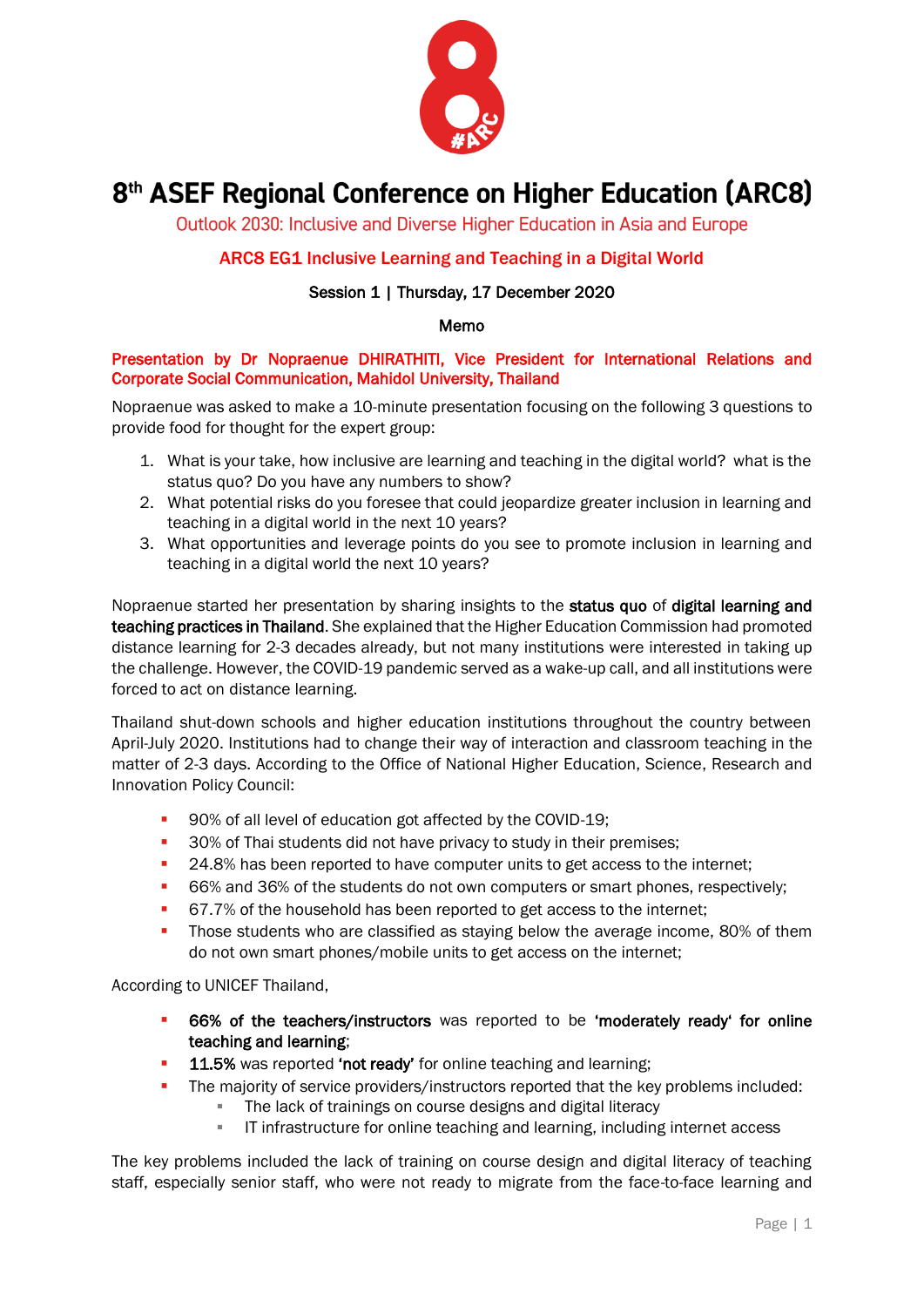teaching modality into digital learning and teaching platforms. Infrastructure for online teaching and learning including the internet access within higher education institution were also reported as one of the main concerns, because infrastructure varies from higher education institution to higher education institution.

Following this overview Nopraenue proceeded to share her thoughts on potential risks that could jeopardise greater inclusion efforts in the next decade. She shared the following points:

- Risks related to IT infrastructure for both students and institutions
	- 68 of the household has been reported to get access to the internet, and in terms of the overall coverage within the country there is not much of the difference between rural areas and also in the city;
	- However, there is a problem related to IT infrastructure, students lack computers, mobile phones and gadgets to access online learning services, 80% of those students who are classified as staying below the average income, do not own smartphones or mobile unit
	- Case study: at Mahidol University internet coverage is 100% WiFi + free sims policy has been launched for students immediately after the lockdown started
- Risks related to the skill upgrade of educators and professionals in both basic education and higher education + mindsets
	- institutions or even the national agency should have provided them more in terms of the course design pedagogy assessments

Regarding the opportunities or leverage points that could lead to greater inclusion in digital learning and teaching in the next decade, Nopraenue share the following thoughts with the expert group:

- **•** "New normal" is the policy catch phrase for the government to promote lifelong learning as a national policy
	- Need to take this opportunity to connect teaching and learning and also inclusiveness with the overarching lifelong learning policy at the national level and at the institutional level. Thailand has established a lifelong learning policy, but before the COVID-19 pandemic there were no real initiatives in this filed.
	- The post-COVID-19 world offers now an opportunity to increase inclusion in online teaching and learning linked to the framework of lifelong learning policies.
- New normal is the keyword for instructors/students/other stakeholders to explore a new learning experience
	- **EXECT** Institutions need to consider whether they would adapt 100% online or hybrid or blended learning platforms, and how they can accommodate different forms of learning (e.g. internships, labs, devices, etc) on these platforms. There is no turning back to the usual traditional classroom teaching and learning, the rigid course designs and graduation / exam regulations demanding physical presence need to be revised.
	- Skills upgrade of teaching personnel, which would include e.g. digital literacy, new teaching and learning management, interactive, digital pedagogy, etc.
	- Involvement of other stakeholders in digital learning, e.g. families (how they are going to get involved), industries (how they are going to participate in blended apprenticeship etc.)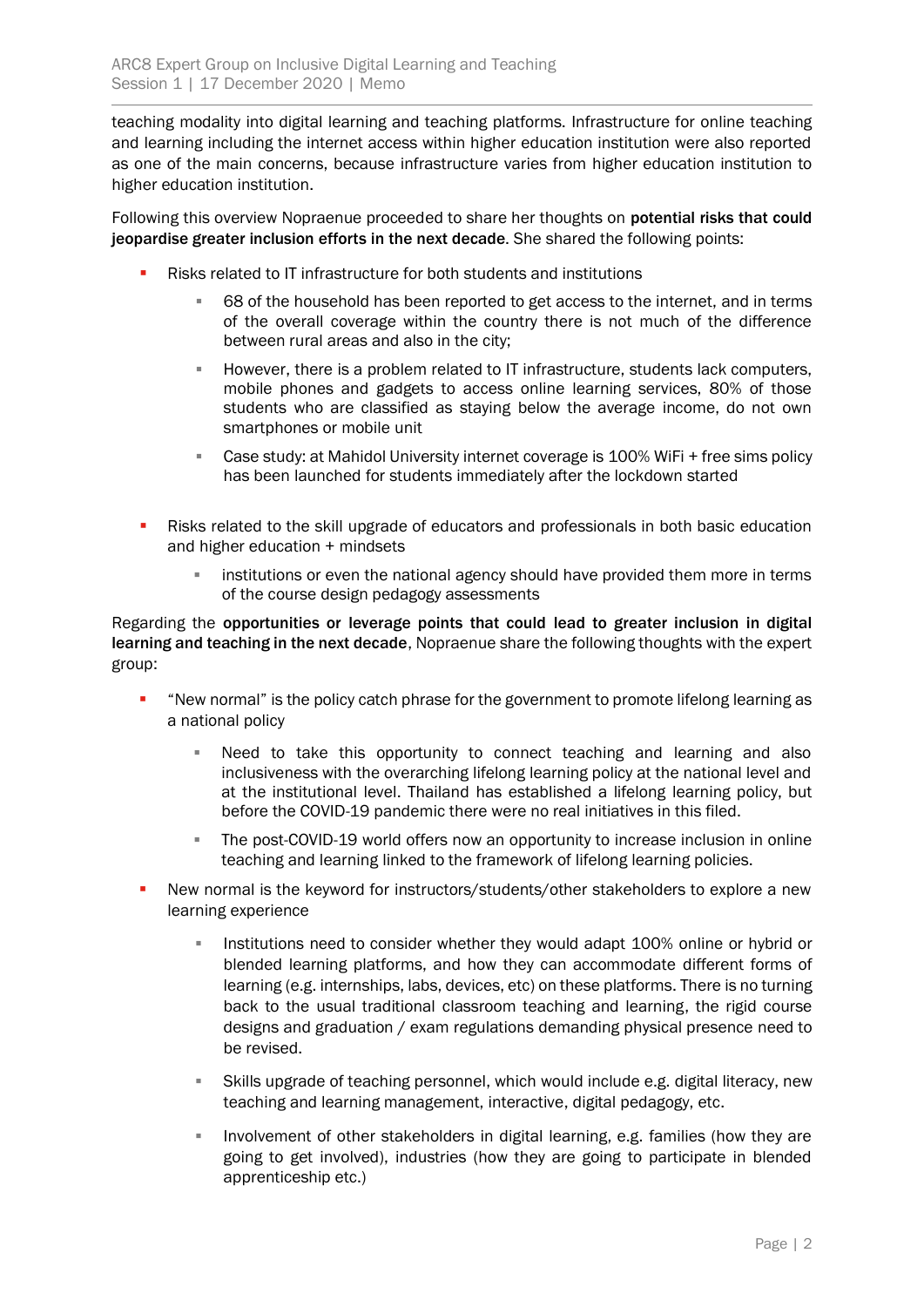After Nopraenue's presentation, members of the expert group shared their inputs, reflections related to the status quo, risks and opportunities presented.

#### Comments on Status Quo:

- **•** The situation is rather similar in Europe. In Romania for example a big part of the student body had difficulties in getting access to digital education. The systems were not prepared, and the solutions were quite unequal across Europe, some countries reacting better to the situation, while others could not provide the immediate tools necessary e.g. access to internet, digital infrastructure.
- **EXECT** It also has to be highlighted in the status quo how quality was affected in the shift to digital education, including adaptive curriculum, etc.
- **•** In Thailand the infrastructure at the central level is pretty good but the reality is that many students don't have either the right equipment or a quiet space to work in their home environment. The situation in the UK for example is quite similar.
- **•** The areas that we need to think about more are issues around teachers' skills, the digital literacy of the university teachers, and how it could be improved. The reality is that the teaching tools that we use are incredibly primitive compared to what we discuss in our classes. There is a big disconnect between what we say could be used and the tools and methodologies we can actually use. For example, the notion of hybrid learning has been undercurrent for decades as we know, but yet, we are not really clear how we can actually use it in practice, particularly when all the universities are shut because of the COVID19 pandemic.
- **•** While it is true that young people have grown up with technologies, they are digital natives, we should not assume that they are capable of using the technologies in ways that we think are useful in order to support their learning.

#### Comments on Risks:

- **•** One of the biggest risks of 100% digital learning is the absence of real human connections, which puts students at mental health risk. On top of online learning many of them are also restricted in their movement during the pandemic related lockdowns.
- COVID-19 has forced universities to take an extensive and invasive kind of approach to digital teaching and learning, many of the actions implemented overnight. If we think about digital learning and teaching under more normal circumstances, which we are going to get back to sooner or later, then the key issue will be how we train our teachers and how much we invest in teacher training programs. Hybrid form of teaching will be most probably something that we are going to see more compared to what we see today.
- **•** Our institution, with a strong focus on computer sciences, has been highly prepared and ready to introduce fully digital learning when COVID-19 hit us. However, we have noticed, that the knowledge/performance of students dropped by 15% on average across different courses during the COVID semester. Therefore, effectiveness of digital teaching is something we need to strongly focus on in the future.

## Comments on the Leverage Points:

**Enhancing quality of online learning has a lot of potential. We pivoted online education very** rapidly, and some of the regions or some of the institutions may actually go further and